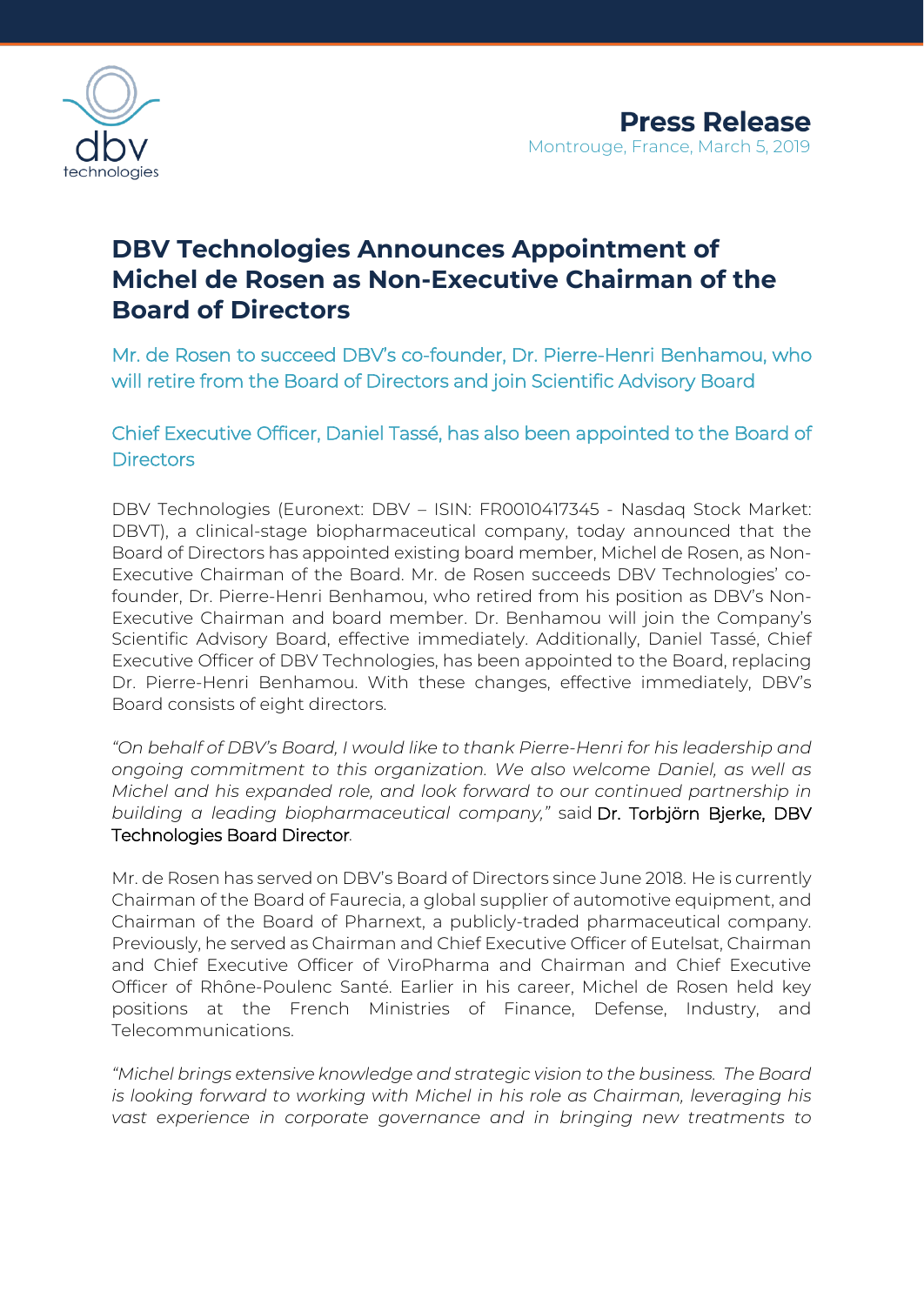

*patients,"* said Dr. Torbjörn Bjerke*. "Over 15 years ago, Pierre-Henri had a remarkable vision of developing a novel immunotherapy, which aims to activate the immune system of patients through the skin using the Viaskin immunotherapy platform. We thank Pierre-Henri for his scientific discovery, his leadership in developing Viaskin Peanut as a potential treatment for peanut-allergic children and are very glad to have his continued counsel as a member of our Scientific Advisory Board, where we believe his input will be invaluable."*

Michel de Rosen said, *"It is my honor to succeed Pierre-Henri Benhamou, a remarkable innovator, a fine humanist, and a gentleman, as Chairman of the DBV Board. And it will be my privilege to work with Daniel Tassé, our very talented CEO,*  and our experienced leadership team to build a potentially leading *biopharmaceutical company. I believe in the potential of the Viaskin technology. I*  believe it is unique and compelling and may have the potential to offer novel *product candidates that could become transformational therapies for patients."* 

### About DBV Technologies

DBV Technologies is developing Viaskin®, a proprietary technology platform with broad potential applications in immunotherapy. Viaskin is based on epicutaneous immunotherapy, or EPIT®, DBV's method of delivering biologically active compounds to the immune system through intact skin. With this new class of selfadministered and non-invasive product candidates, the Company is dedicated to safely transforming the care of food-allergic patients, for whom there are no approved treatments. DBV's food allergies programs include ongoing clinical trials of Viaskin Peanut and Viaskin Milk, and preclinical development of Viaskin Egg. DBV is also pursuing a human proof-of-concept clinical trial of Viaskin Milk for the treatment of Eosinophilic Esophagitis, and exploring potential applications of its platform in vaccines and other immune diseases. DBV Technologies has global headquarters in Montrouge, France and offices in Bagneux, France, Summit, NJ and New York, NY. The Company's ordinary shares are traded on segment B of Euronext Paris (Ticker: DBV, ISIN code: FR0010417345), part of the SBF120 index, and the Company's ADSs (each representing one-half of one ordinary share) are traded on the Nasdaq Global Select Market (Ticker: DBVT).

## Forward Looking Statements

This press release may contain forward-looking statements and estimates, including statements regarding the potential of the Viaskin technology and platform and the anticipated benefits to be derived from the changes to the Board of Directors announced herein. These forward-looking statements and estimates